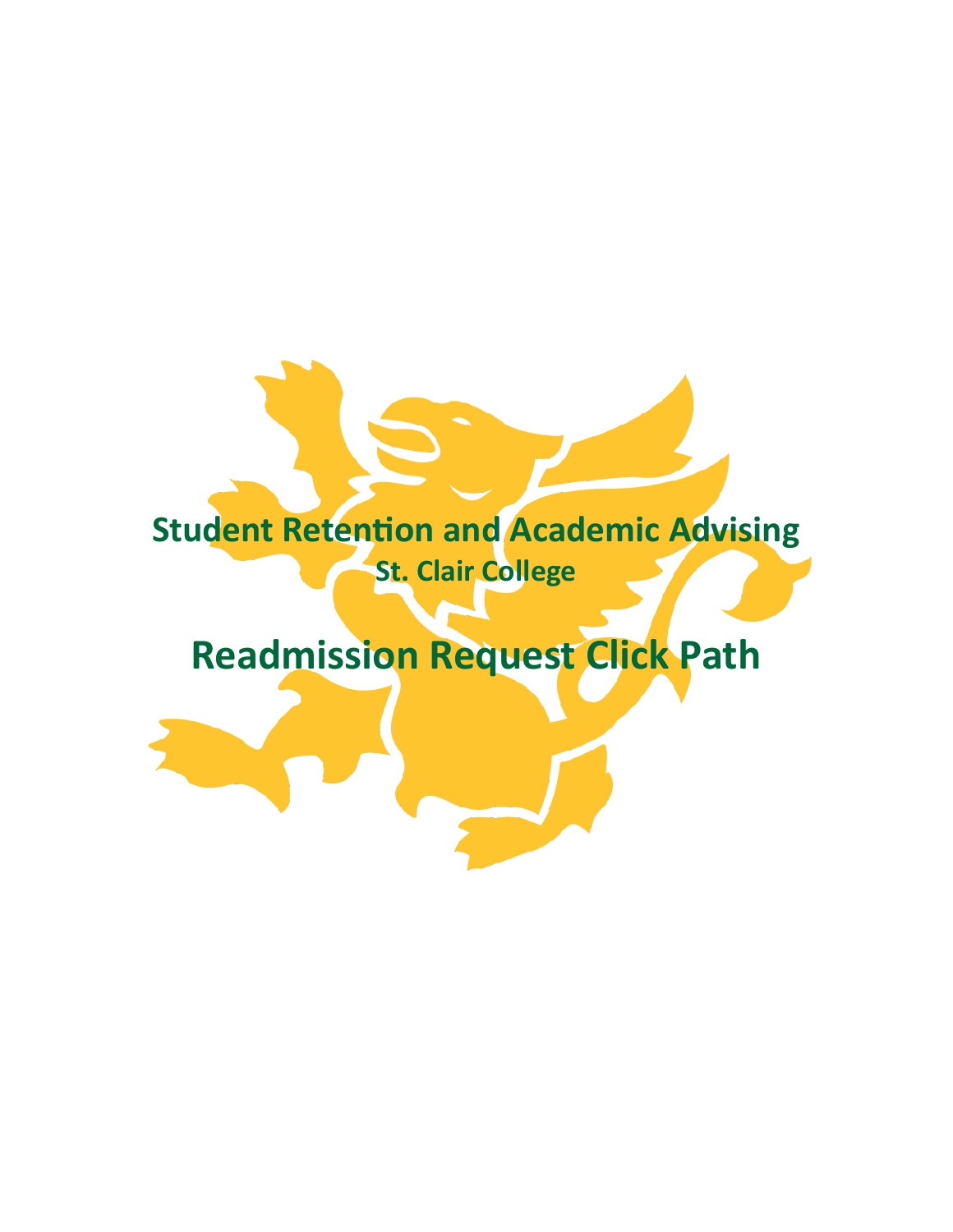- **1. LOGIN TO THE STUDENT INFORMATION SYSTEM (SIS).**
- **2. ACCESS THE DISMISSAL READMISSION REQUEST.**

Main Menu -> Self Service -> Academic Records -> Dismissal Readmission Request

**3. ADD A NEW REQUEST.**